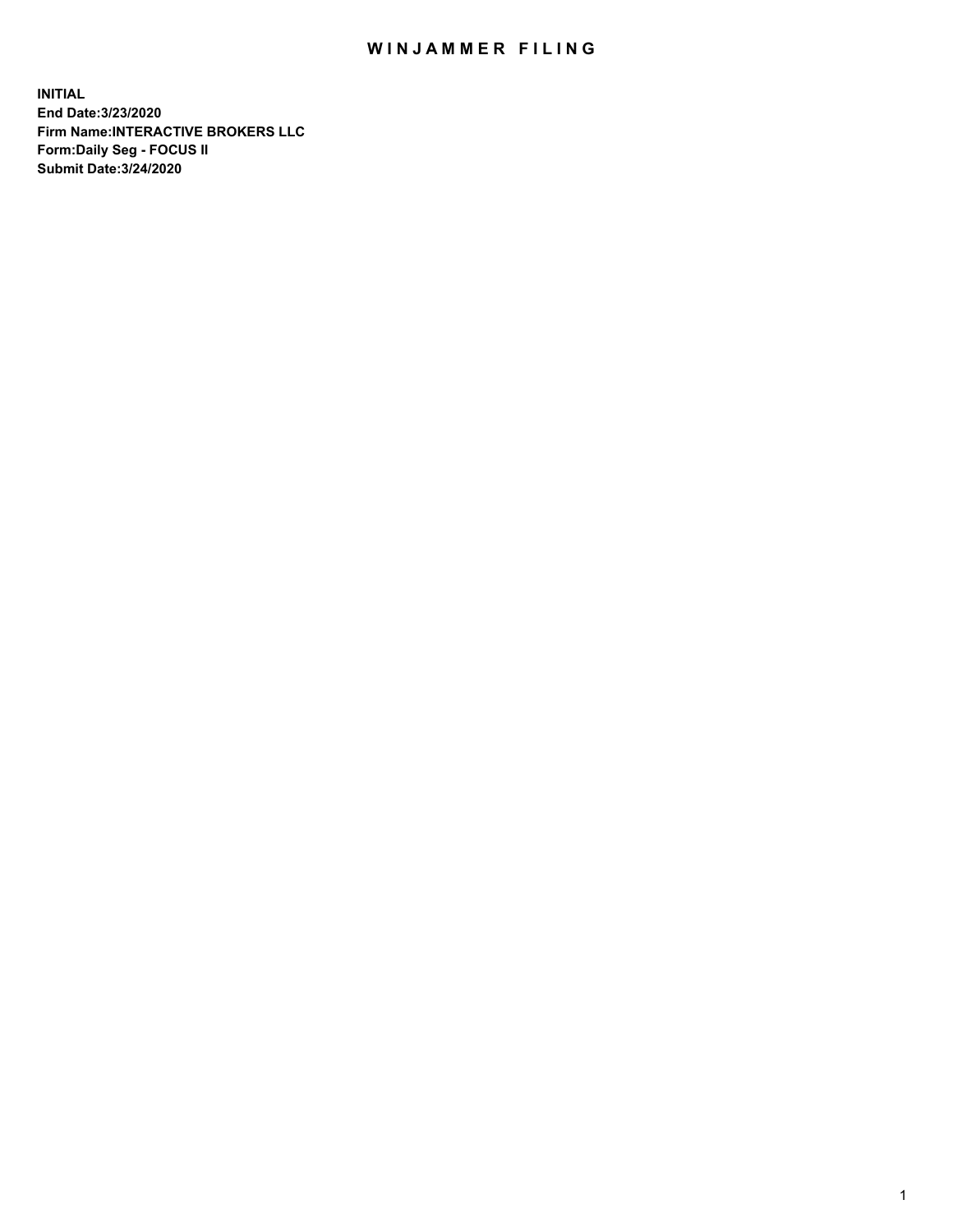**INITIAL End Date:3/23/2020 Firm Name:INTERACTIVE BROKERS LLC Form:Daily Seg - FOCUS II Submit Date:3/24/2020 Daily Segregation - Cover Page**

| Name of Company                                                                                                                                                                                                                                                                                                                | <b>INTERACTIVE BROKERS LLC</b>                                                   |
|--------------------------------------------------------------------------------------------------------------------------------------------------------------------------------------------------------------------------------------------------------------------------------------------------------------------------------|----------------------------------------------------------------------------------|
| <b>Contact Name</b>                                                                                                                                                                                                                                                                                                            | James Menicucci                                                                  |
| <b>Contact Phone Number</b>                                                                                                                                                                                                                                                                                                    | 203-618-8085                                                                     |
| <b>Contact Email Address</b>                                                                                                                                                                                                                                                                                                   | jmenicucci@interactivebrokers.c<br>om                                            |
| FCM's Customer Segregated Funds Residual Interest Target (choose one):<br>a. Minimum dollar amount: ; or<br>b. Minimum percentage of customer segregated funds required:% ; or<br>c. Dollar amount range between: and; or<br>d. Percentage range of customer segregated funds required between:% and%.                         | <u>0</u><br>$\overline{\mathbf{0}}$<br>155,000,000 245,000,000<br>0 <sub>0</sub> |
| FCM's Customer Secured Amount Funds Residual Interest Target (choose one):<br>a. Minimum dollar amount: ; or<br>b. Minimum percentage of customer secured funds required:% ; or<br>c. Dollar amount range between: and; or<br>d. Percentage range of customer secured funds required between:% and%.                           | <u>0</u><br>$\overline{\mathbf{0}}$<br>80,000,000 120,000,000<br>0 <sub>0</sub>  |
| FCM's Cleared Swaps Customer Collateral Residual Interest Target (choose one):<br>a. Minimum dollar amount: ; or<br>b. Minimum percentage of cleared swaps customer collateral required:% ; or<br>c. Dollar amount range between: and; or<br>d. Percentage range of cleared swaps customer collateral required between:% and%. | <u>0</u><br>$\underline{\mathbf{0}}$<br>0 <sub>0</sub><br>0 <sub>0</sub>         |

Attach supporting documents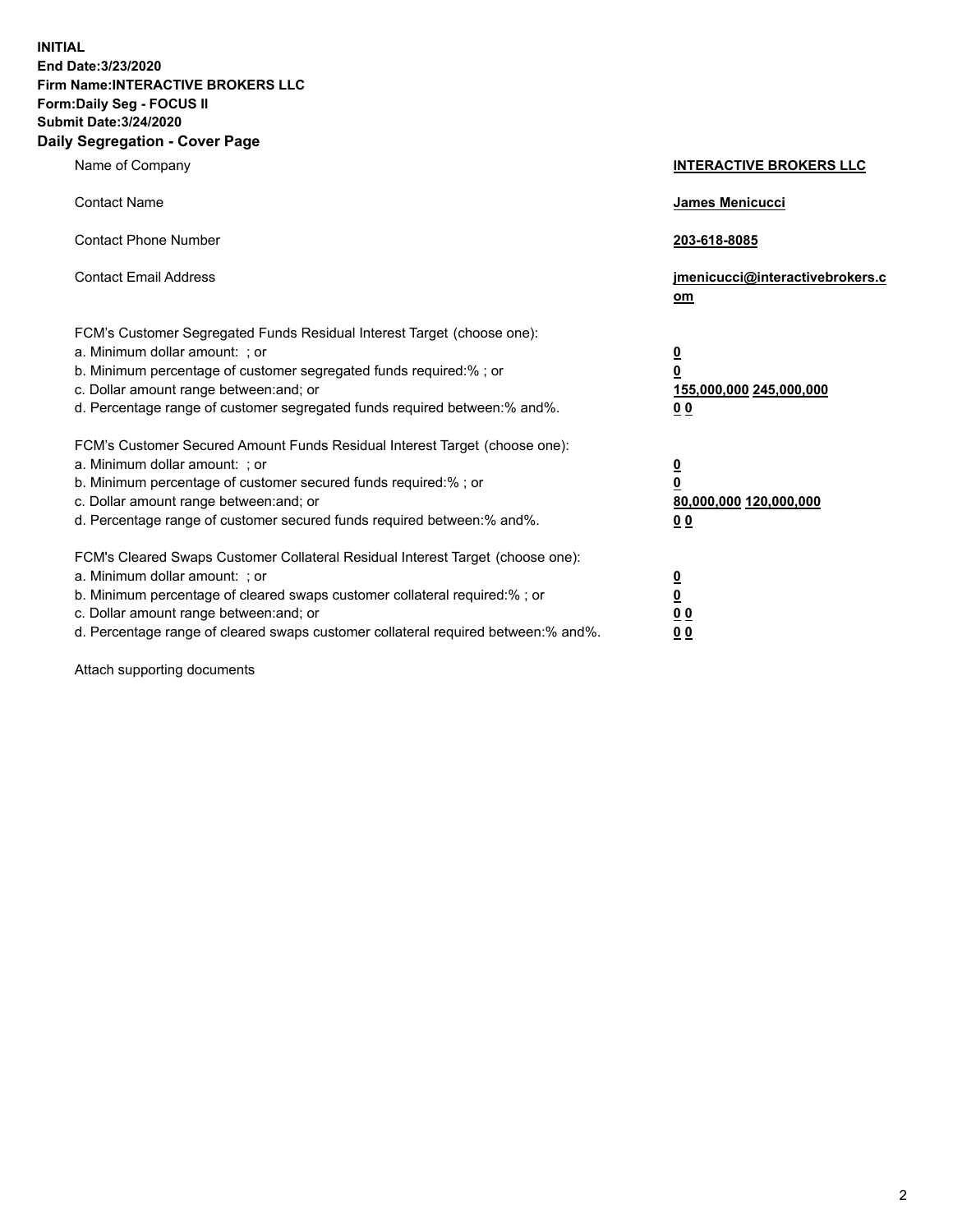**INITIAL End Date:3/23/2020 Firm Name:INTERACTIVE BROKERS LLC Form:Daily Seg - FOCUS II Submit Date:3/24/2020 Daily Segregation - Secured Amounts**

|     | Foreign Futures and Foreign Options Secured Amounts                                               |                                                  |
|-----|---------------------------------------------------------------------------------------------------|--------------------------------------------------|
|     | Amount required to be set aside pursuant to law, rule or regulation of a foreign                  | $0$ [7305]                                       |
|     | government or a rule of a self-regulatory organization authorized thereunder                      |                                                  |
| 1.  | Net ledger balance - Foreign Futures and Foreign Option Trading - All Customers                   |                                                  |
|     | A. Cash                                                                                           | 513,726,417 [7315]                               |
|     | B. Securities (at market)                                                                         | $0$ [7317]                                       |
| 2.  | Net unrealized profit (loss) in open futures contracts traded on a foreign board of trade         | 4,964,786 [7325]                                 |
| 3.  | Exchange traded options                                                                           |                                                  |
|     | a. Market value of open option contracts purchased on a foreign board of trade                    | 147,319 [7335]                                   |
|     | b. Market value of open contracts granted (sold) on a foreign board of trade                      | -306,735 [7337]                                  |
| 4.  | Net equity (deficit) (add lines 1. 2. and 3.)                                                     | 518,531,787 [7345]                               |
| 5.  | Account liquidating to a deficit and account with a debit balances - gross amount                 | 4,936 [7351]                                     |
|     | Less: amount offset by customer owned securities                                                  | 0 [7352] 4,936 [7354]                            |
| 6.  | Amount required to be set aside as the secured amount - Net Liquidating Equity                    | 518,536,723 [7355]                               |
|     | Method (add lines 4 and 5)                                                                        |                                                  |
| 7.  | Greater of amount required to be set aside pursuant to foreign jurisdiction (above) or line<br>6. | 518,536,723 [7360]                               |
|     | FUNDS DEPOSITED IN SEPARATE REGULATION 30.7 ACCOUNTS                                              |                                                  |
| 1.  | Cash in banks                                                                                     |                                                  |
|     | A. Banks located in the United States                                                             | 94,314,198 [7500]                                |
|     | B. Other banks qualified under Regulation 30.7                                                    | 0 [7520] 94,314,198 [7530]                       |
| 2.  | Securities                                                                                        |                                                  |
|     | A. In safekeeping with banks located in the United States                                         | 448,744,588 [7540]                               |
|     | B. In safekeeping with other banks qualified under Regulation 30.7                                | 0 [7560] 448,744,588 [7570]                      |
| 3.  | Equities with registered futures commission merchants                                             |                                                  |
|     | A. Cash                                                                                           | $0$ [7580]                                       |
|     | <b>B.</b> Securities                                                                              | $0$ [7590]                                       |
|     | C. Unrealized gain (loss) on open futures contracts                                               | $0$ [7600]                                       |
|     | D. Value of long option contracts                                                                 | $0$ [7610]                                       |
|     | E. Value of short option contracts                                                                | 0 [7615] 0 [7620]                                |
| 4.  | Amounts held by clearing organizations of foreign boards of trade                                 |                                                  |
|     | A. Cash                                                                                           | $0$ [7640]                                       |
|     | <b>B.</b> Securities                                                                              | $0$ [7650]                                       |
|     | C. Amount due to (from) clearing organization - daily variation                                   | $0$ [7660]                                       |
|     | D. Value of long option contracts                                                                 | $0$ [7670]                                       |
|     | E. Value of short option contracts                                                                | 0 [7675] 0 [7680]                                |
| 5.  | Amounts held by members of foreign boards of trade                                                |                                                  |
|     | A. Cash                                                                                           | 99,516,548 [7700]                                |
|     | <b>B.</b> Securities                                                                              | $0$ [7710]                                       |
|     | C. Unrealized gain (loss) on open futures contracts                                               | 5,220,724 [7720]                                 |
|     | D. Value of long option contracts                                                                 | 147,319 [7730]                                   |
|     | E. Value of short option contracts                                                                | <u>-306,735</u> [7735] <u>104,577,856</u> [7740] |
| 6.  | Amounts with other depositories designated by a foreign board of trade                            | $0$ [7760]                                       |
| 7.  | Segregated funds on hand                                                                          | $0$ [7765]                                       |
| 8.  | Total funds in separate section 30.7 accounts                                                     | 647,636,642 [7770]                               |
| 9.  | Excess (deficiency) Set Aside for Secured Amount (subtract line 7 Secured Statement               | 129,099,919 [7380]                               |
|     | Page 1 from Line 8)                                                                               |                                                  |
| 10. | Management Target Amount for Excess funds in separate section 30.7 accounts                       | 80,000,000 [7780]                                |
| 11. | Excess (deficiency) funds in separate 30.7 accounts over (under) Management Target                | 49,099,919 [7785]                                |
|     |                                                                                                   |                                                  |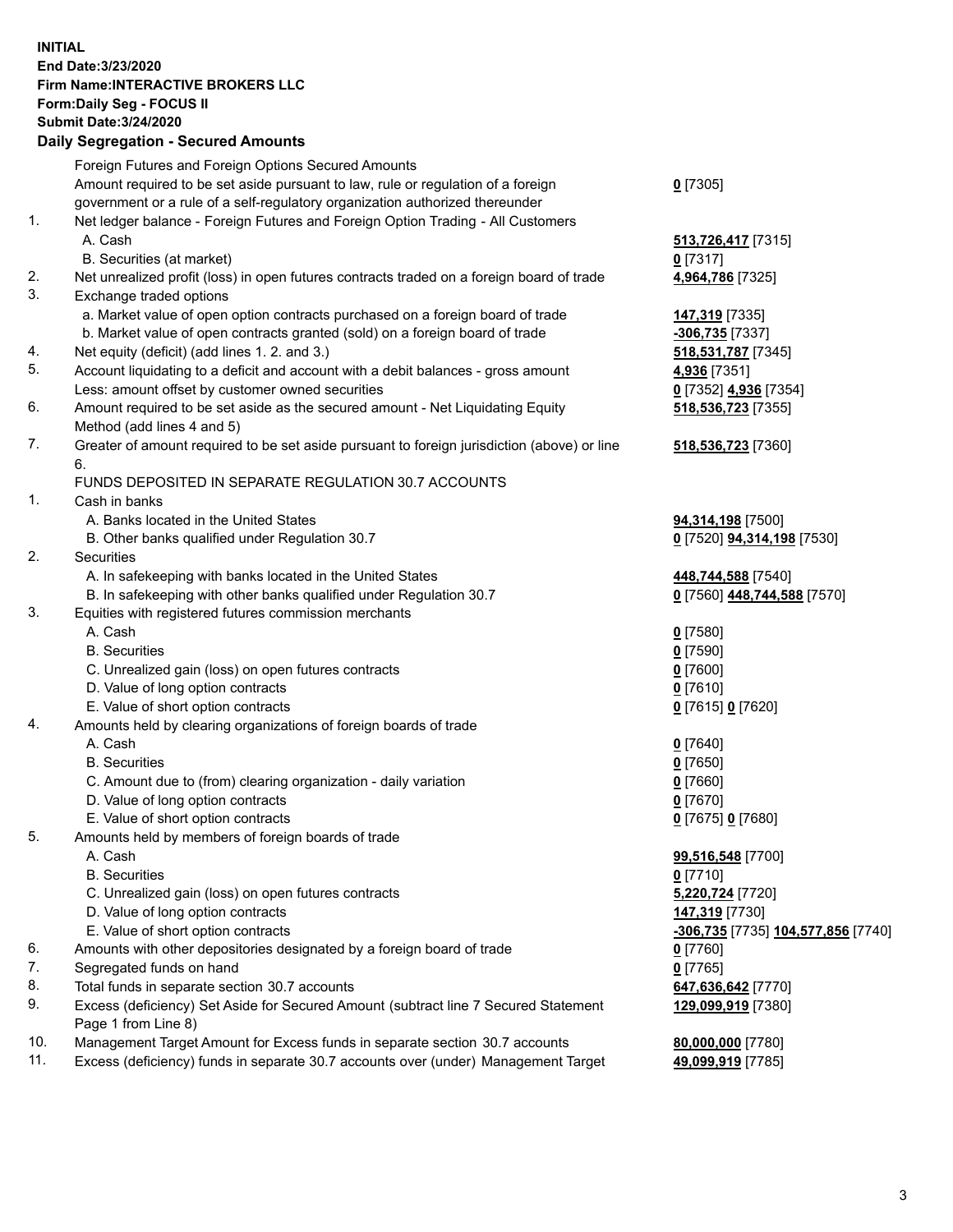**INITIAL End Date:3/23/2020 Firm Name:INTERACTIVE BROKERS LLC Form:Daily Seg - FOCUS II Submit Date:3/24/2020 Daily Segregation - Segregation Statement** SEGREGATION REQUIREMENTS(Section 4d(2) of the CEAct) 1. Net ledger balance A. Cash **5,593,408,621** [7010] B. Securities (at market) **0** [7020] 2. Net unrealized profit (loss) in open futures contracts traded on a contract market **-31,197,888** [7030] 3. Exchange traded options A. Add market value of open option contracts purchased on a contract market **665,683,932** [7032] B. Deduct market value of open option contracts granted (sold) on a contract market **-700,488,754** [7033] 4. Net equity (deficit) (add lines 1, 2 and 3) **5,527,405,911** [7040] 5. Accounts liquidating to a deficit and accounts with debit balances - gross amount **5,190,114** [7045] Less: amount offset by customer securities **0** [7047] **5,190,114** [7050] 6. Amount required to be segregated (add lines 4 and 5) **5,532,596,025** [7060] FUNDS IN SEGREGATED ACCOUNTS 7. Deposited in segregated funds bank accounts A. Cash **2,430,761,113** [7070] B. Securities representing investments of customers' funds (at market) **1,809,499,075** [7080] C. Securities held for particular customers or option customers in lieu of cash (at market) **0** [7090] 8. Margins on deposit with derivatives clearing organizations of contract markets A. Cash **7,827,512** [7100] B. Securities representing investments of customers' funds (at market) **1,469,183,502** [7110] C. Securities held for particular customers or option customers in lieu of cash (at market) **0** [7120] 9. Net settlement from (to) derivatives clearing organizations of contract markets **53,108,007** [7130] 10. Exchange traded options A. Value of open long option contracts **661,158,564** [7132] B. Value of open short option contracts **-695,960,969** [7133] 11. Net equities with other FCMs A. Net liquidating equity **0** [7140] B. Securities representing investments of customers' funds (at market) **0** [7160] C. Securities held for particular customers or option customers in lieu of cash (at market) **0** [7170] 12. Segregated funds on hand **0** [7150] 13. Total amount in segregation (add lines 7 through 12) **5,735,576,804** [7180] 14. Excess (deficiency) funds in segregation (subtract line 6 from line 13) **202,980,779** [7190] 15. Management Target Amount for Excess funds in segregation **155,000,000** [7194] **47,980,779** [7198]

16. Excess (deficiency) funds in segregation over (under) Management Target Amount Excess